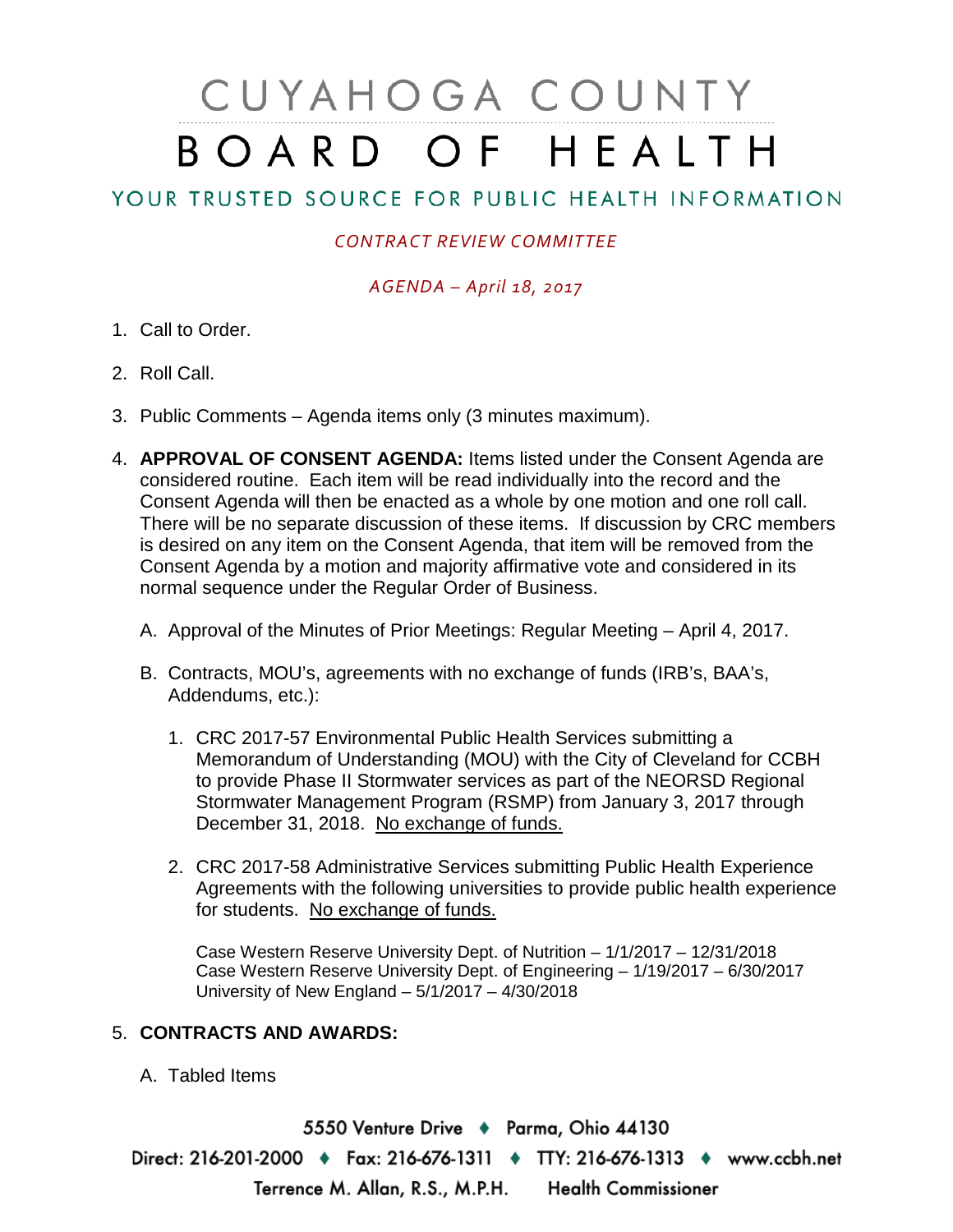- 1. CRC 2017-41 HIP-Cuyahoga Evaluation Services RFQ# 12/16/2016
- B. New Items For Review
	- 2. Bid/Quote Openings ≥ \$25,000.00
		- a. CRC 2017-59 Lead Removal Abatement Project 14608-14610 Ardenall East Cleveland, Ohio 44112 (3 suite) RFP# 2017-01
		- b. CRC 2017-60 Lead Removal Abatement Project 1563-65 Eddington East Cleveland, Ohio 44118 (3 suite) RFP# 2017-02
	- 3. Bid/Quote Openings < \$25,000.00
		- a. CRC 2017-61 FY16 UASI Functional Needs Coordinator RFQ# 2017-02

#### *Lead Program*

- b. CRC 2017-62 20810 Kenyon Dr., NE. Maple Heights, Ohio 44137
- c. CRC 2017-63 13613 Fifth Ave. East Cleveland, Ohio 44112
- d. CRC 2017-64 374 East 270<sup>th</sup> St. Euclid, Ohio 44132
- 4. Expenditures: Contracts < \$25,000.00
	- a. CRC 2017-65 Environmental Public Health Services submitting a contract with Kent State University under the ODH 2017 Injury Prevention grant from February 1, 2017 through December 31, 2017. Amount to be paid to Kent State University is not to exceed \$5,000.00.

5550 Venture Drive + Parma, Ohio 44130 Direct: 216-201-2000 → Fax: 216-676-1311 → TTY: 216-676-1313 → www.ccbh.net Terrence M. Allan, R.S., M.P.H. **Health Commissioner**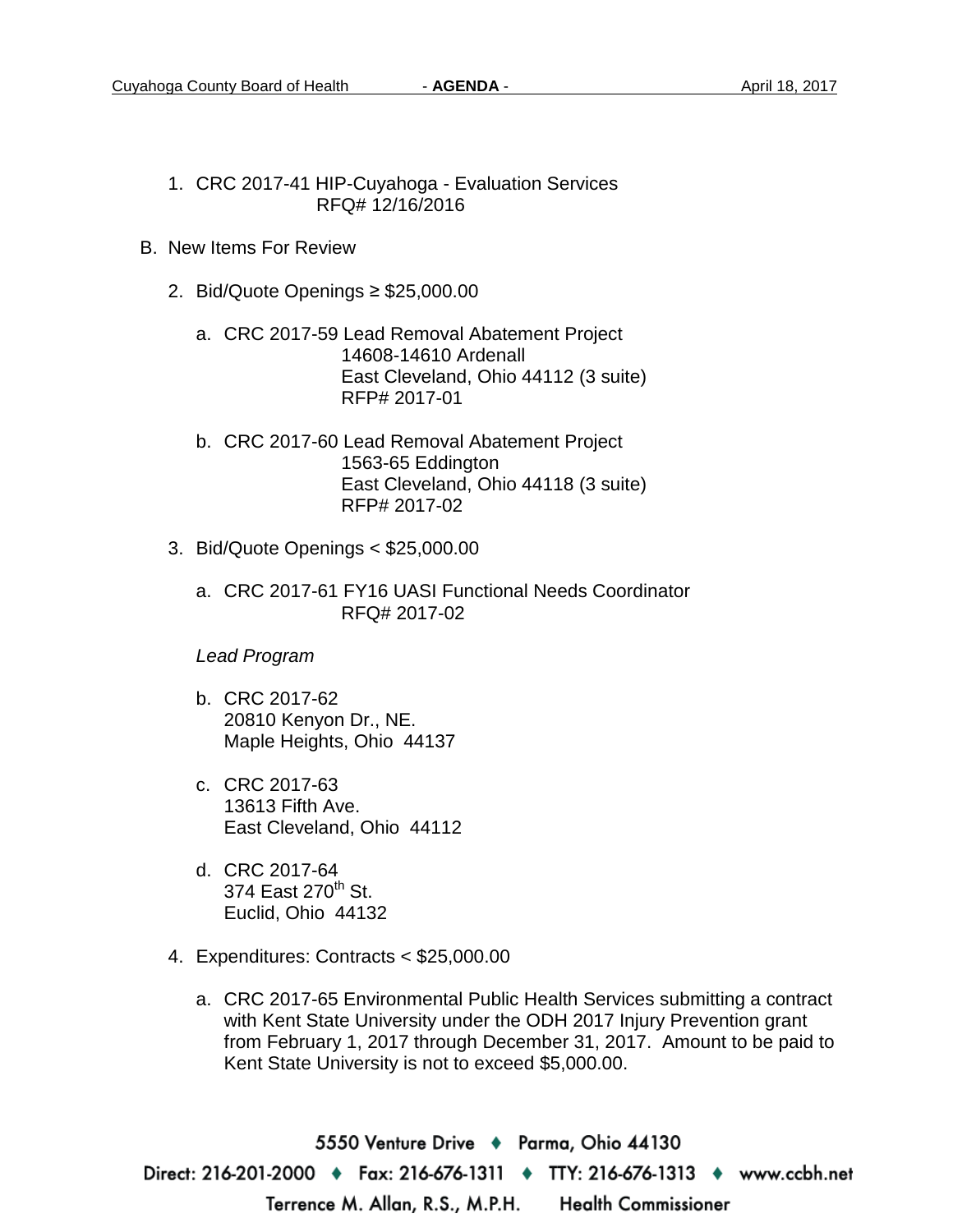Purpose: To facilitate strategic planning sessions of the Prescription Drug Abuse Action Group and it's sub committees, as well as, produce final outputs from those planning sessions.

Funding Source: 100% reimbursable through the FY 2017 ODH Injury Prevention grant.

b. CRC 2017-66 Prevention and Wellness Services submitting a contract with Radio One under the Racial and Ethnic Approaches to Community Health (REACH) grant from May 1, 2017 through September 24, 2017. Amount to be paid to Radio One is not to exceed \$20,000.00.

Purpose: To provide radio PSAs, live broadcasts and digital ads to support the activities of the REACH grant.

Funding Source: 100% reimbursable through the FY2017 REACH grant.

c. CRC 2017-67 Prevention and Wellness Services submitting a contract with Alyssa Wagner, RN, MSN, CNP, DNP under the Reproductive Health and Wellness (RHW) grant from April 1, 2017 through June 30, 2018. Amount to be paid to Alyssa Wagner, RN, MSN, CNP, DNP is not to exceed \$6,500.00.

Purpose: To serve as the Certified Nurse Practitioner for the Cuyahoga County Board of Health Family Planning Clinic.

Funding Source: 100% reimbursable through the FY2018 RHW grant.

d. CRC 2017-68 Administration Services submitting a contract with Creative Works, Inc. for replacement of the CCBH monument sign. Amount to be paid to Creative Works, Inc. is not to exceed \$3,200.00 plus permit fees as required by the City of Parma.

Purpose: To replace the CCBH front entry monument sign that was damaged in inclement weather.

Funding Source: 100% funded through CCBH General Revenue.

- 5. Revenue Generating Agreements < \$25,000.00
	- a. CRC 2017-69 Prevention and Wellness Services submitting a contract with Parma Heights Christian Academy from August 1, 2017 through June 30, 2018. Amount to be received is not to exceed \$2,688.00.

5550 Venture Drive + Parma, Ohio 44130 Direct: 216-201-2000 ♦ Fax: 216-676-1311 ♦ TTY: 216-676-1313 ♦ www.ccbh.net Terrence M. Allan, R.S., M.P.H. **Health Commissioner**